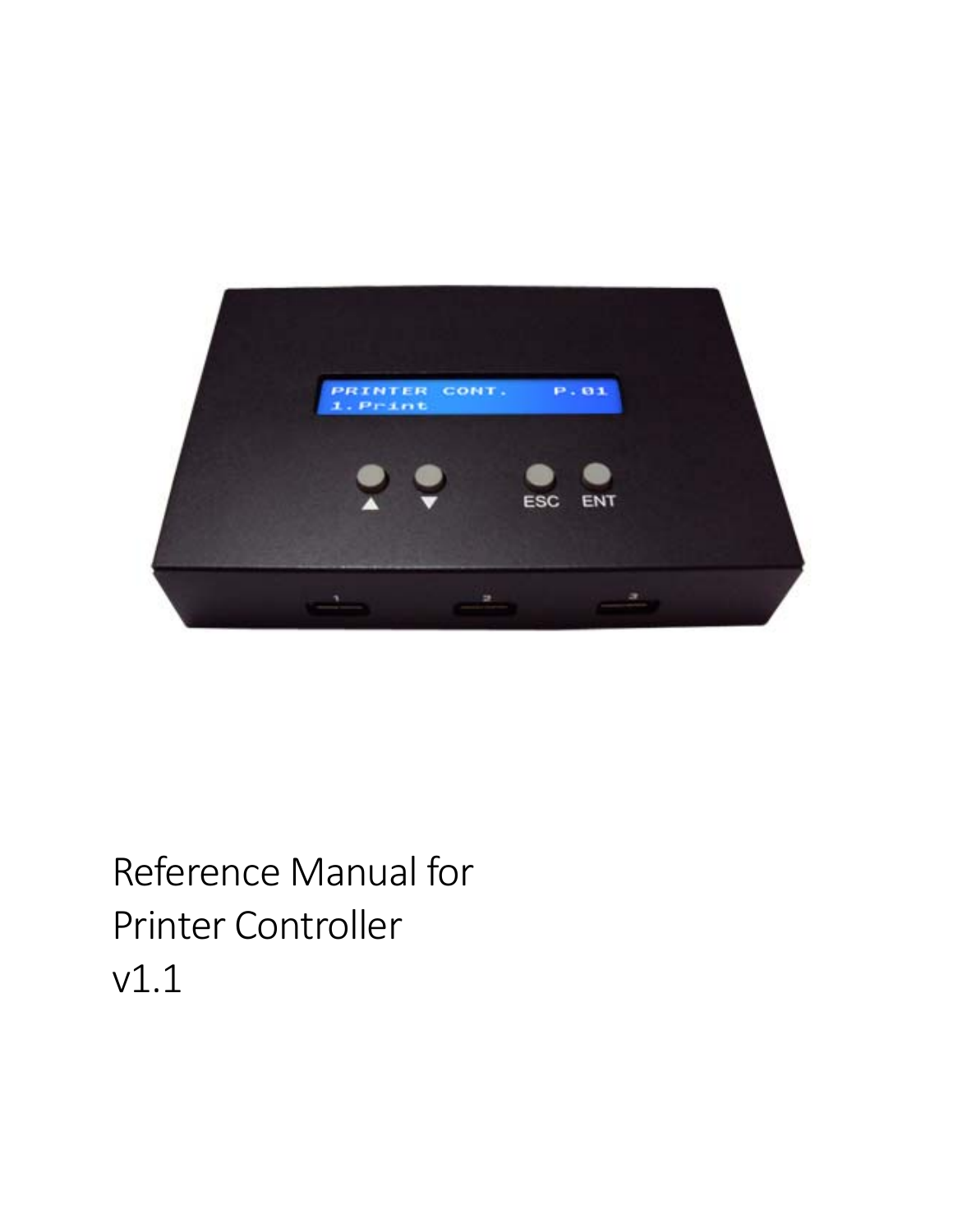## **Device Menu Overview**

This system comes with many features that can be accessed/adjusted by various functions and settings within the operation menu. Please see the detailed descriptions below:

### **1. Print**

*This process will print from a PRN file in an USB Drive onto a supported USB Printers directly.* 

## **2. Setup**

## **1) Language**

*This setting will allow the user to choose the display language of the system.* 

## **2) Buzzer**

*This setting will allow the user to turn on/off the beep sound when a button is pressed or when a task has been completed.* 

## **3) Disc Dry Time**

*This setting will allow the user to specify a set duration of time, which will idle the loader from unloading the disc to the output bin after completing the printing process, in order for the printed media to fully dry.* 

## **4) Auto Nozzle Clean**

*This setting will allow the user to specify a duration period of idle time, which will trigger the Printer's Nozzle Cleaning task.* 

## **5) Warning Ink Level (Optional, ONLY Available for Supported Printers)**

This setting will allow the user to specify a desired ink level, which will *trigger a prompt for a warning message.*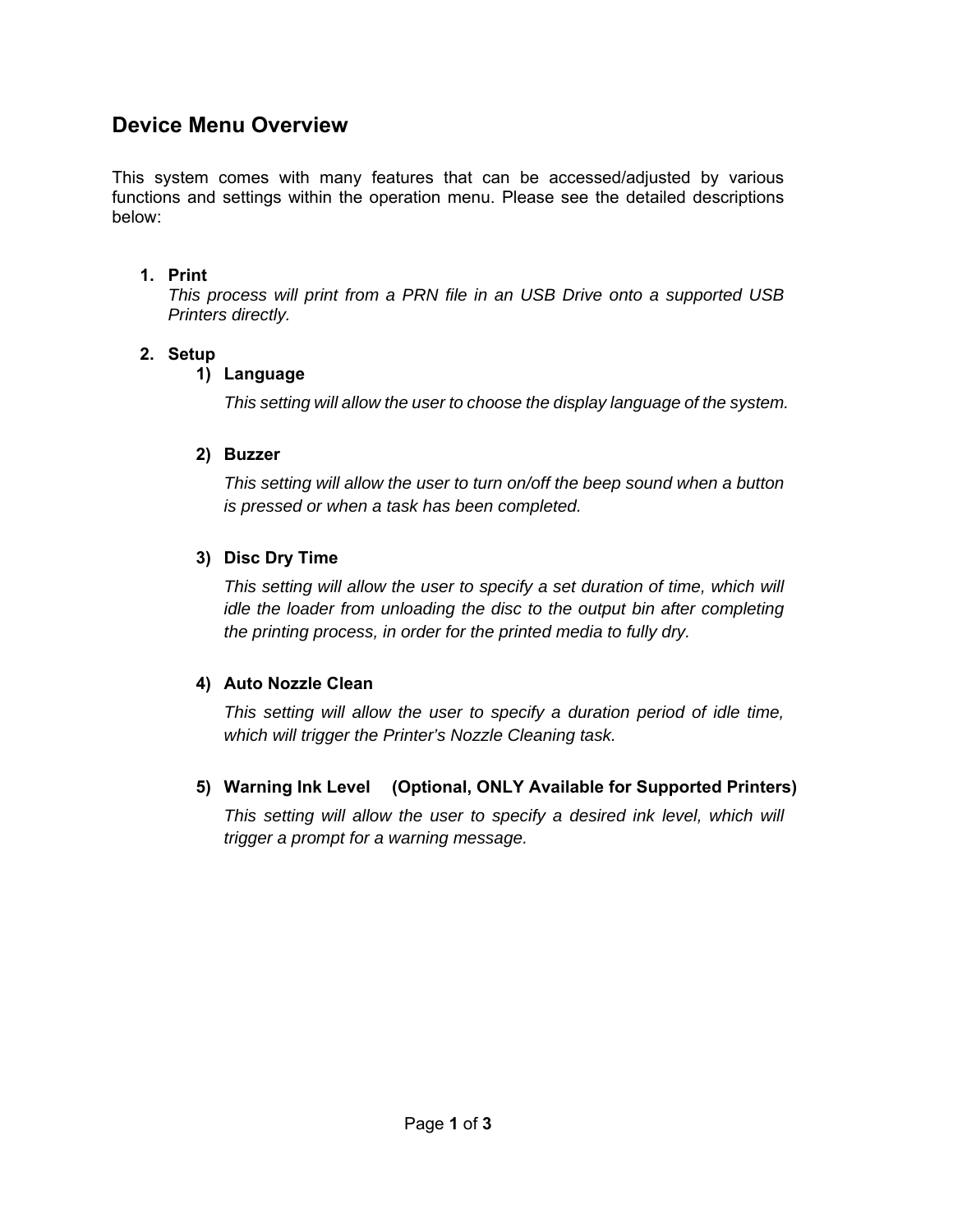#### **3. System Utilities**

#### **1) Label Info**

*This function will show information regarding the PRN image file.* 

#### **2) Job History Info**

*This function will show all print job history.* 

#### **3) Device Info**

*This function will show all detected USB device information.* 

#### **4) System Info**

*This function will show the system's hardware & software information.* 

#### **5) Update System FW**

*This function will update the firmware/software for the system. To update:* 

- *a. Copy the manufacture certified update file onto a USB Storage Device via a PC/Mac.*
- *b. Insert the USB Storage Device into the Source Port of the system.*
- *c. Go to this function and execute it by pressing the "ENT" button.*
- *d. Restart the system when asked to do so.*

*It is strongly suggested that an upgrade to the system's firmware not be performed, unless the system is getting unstable and instructed to do so by a technician.* 

## **4. Printer Utilities (Optional, ONLY Available for Supported Printers)**

#### **1) Current Ink Level**

*This function will show current printer ink level.* 

#### **2) Clean Nozzle Head**

*This function will perform Clean Nozzle Head task.*